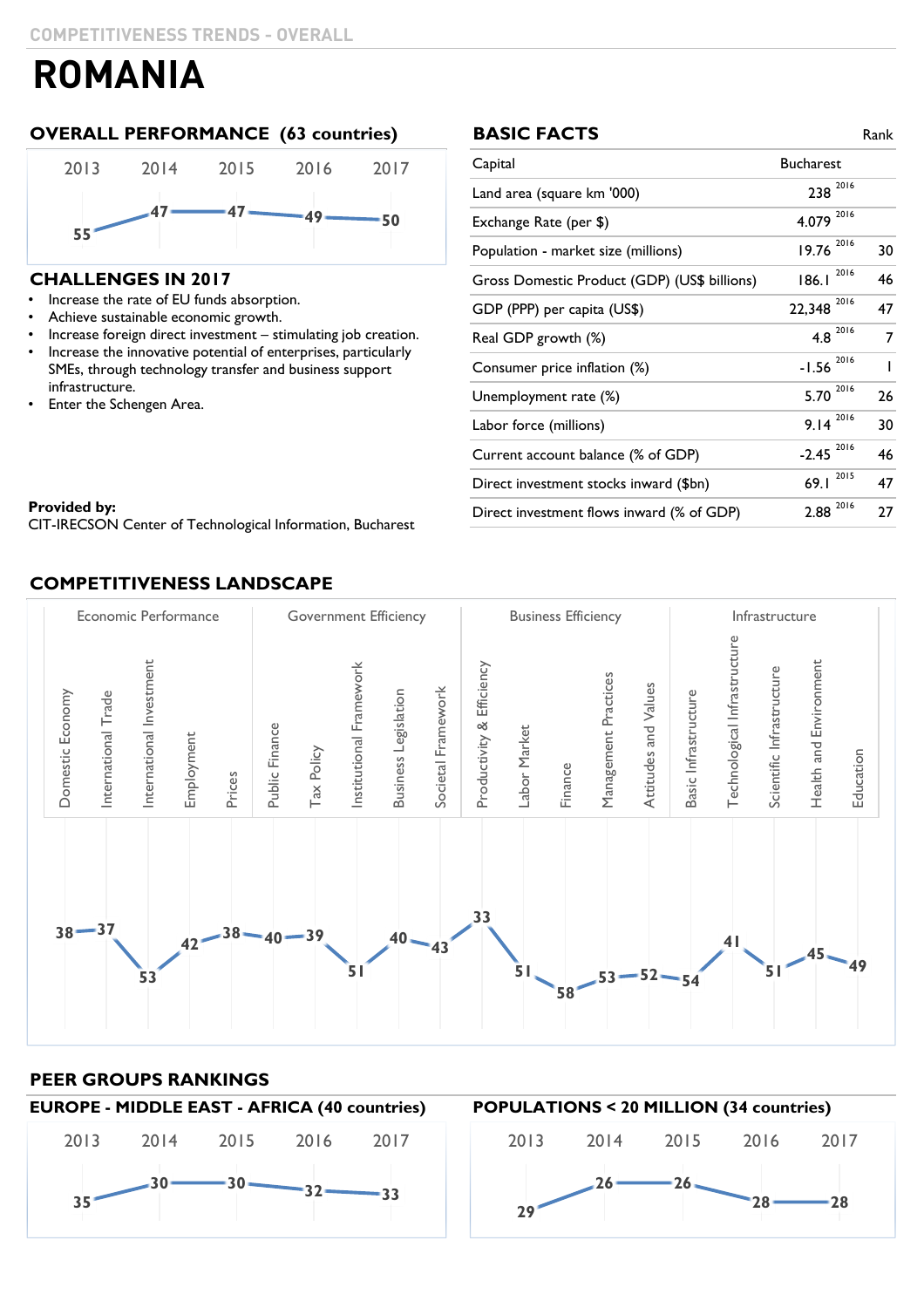### **COMPETITIVENESS EVOLUTION**

The criteria below highlight the 15 biggest Improvements and the 15 biggest Declines in the overall performance of the economy. They are determined by the largest percentage changes in the value of each criterion from one yearbook to the next.

|                                                      | <b>WCY</b> | <b>WCY</b> |                                              | <b>WCY</b> | <b>WCY</b> |
|------------------------------------------------------|------------|------------|----------------------------------------------|------------|------------|
| <b>IMPROVEMENTS</b>                                  | 2016       | 2017       | <b>DECLINES</b>                              | 2016       | 2017       |
| 3.3.20 Corporate debt                                | 2.73       | 4.32       | 2.1.02 Government budget surplus/deficit (%) | $-0.74$    | $-3.05$    |
| 4.3.05 Business expenditure on R&D (%)               | 0.16       | 0.22       | 1.2.02 Current account balance               | $-1.10$    | $-2.45$    |
| 2.5.10 Equal opportunity                             | 4.12       | 5.45       | 4.3.21 Researchers and scientists            | 5.79       | 2.53       |
| 1.1.15 Real GDP growth per capita                    | 3.96       | 5.10       | 2.4.15 Start-up days                         | 8.0        | 12.0       |
| 1.4.07 Long-term unemployment                        | 3.90       | 2.80       | 4.2.14 Public-private partnerships           | 5.76       | 3.52       |
| 1.1.14 Real GDP growth                               | 3.7        | 4.8        | 4.3.22 Scientific research legislation       | 5.18       | 3.27       |
| 4.3.02 Total expenditure on R&D (%)                  | 0.38       | 0.49       | 4.4.04 Health infrastructure                 | 3.52       | 2.24       |
| 2.5.04 Ageing of society                             | 2.79       | 3.49       | 4.3.24 Knowledge transfer                    | 6.00       | 3.83       |
| 3.3.08 Regulatory compliance (banking laws)          | 4.33       | 5.41       | 3.2.21 Brain drain                           | 5.45       | 3.52       |
| 4.2.10 Internet bandwidth speed                      | 12.9       | 16.1       | 4.3.20 Scientific research                   | 5.67       | 3.66       |
| 4.2.11 Digital/Technological skills                  | 6.06       | 7.45       | 4.3.25 Innovative capacity                   | 6.45       | 4.32       |
| 2.2.12 Real personal taxes                           | 4.03       | 4.84       | 1.5.02 Adjusted consumer price inflation     | 2.51       | 3.31       |
| 3.3.07 Financial risk factor                         | 4.24       | 5.10       | 4.1.19 Maintenance and development           | 4.33       | 2.98       |
| 2.5.02 Personal security and private property rights | 4.55       | 5.41       | 4.5.16 Management education                  | 5.42       | 3.73       |
| 2.4.08 Government subsidies                          | 0.49       | 0.40       | 1.1.13 Diversification of the economy        | 6.21       | 4.36       |

### **KEY ATTRACTIVENESS INDICATORS**

From a list of 15 indicators, respondents of the Executive Opinion Survey were asked to select 5 that they perceived as the key attractiveness factors of their economy. The chart shows the percentage of responses per indicator from the highest number of responses to the lowest.

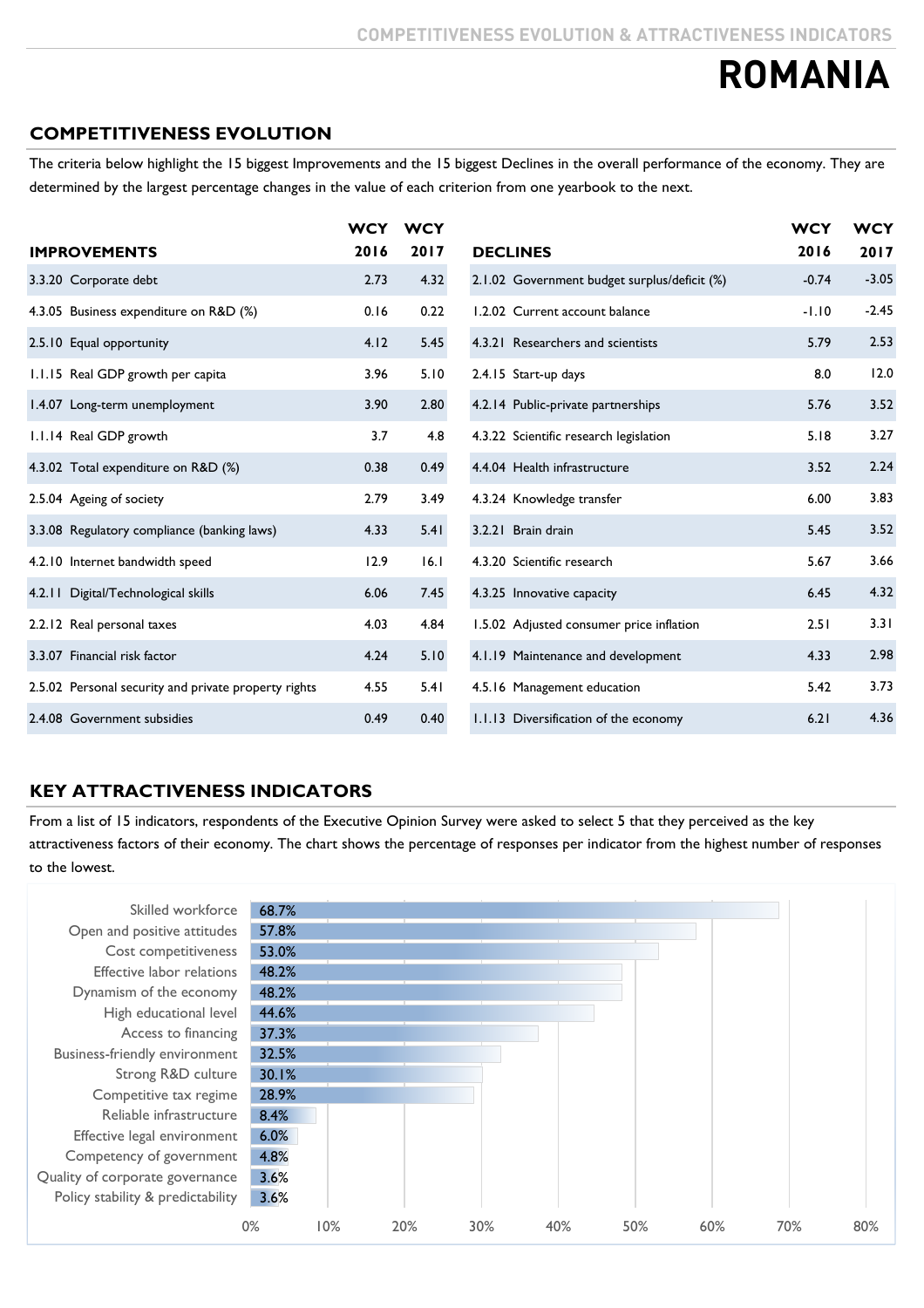### **ECONOMIC PERFORMANCE**



| 38 |
|----|
| 37 |
| 53 |
| 47 |
| 38 |
|    |

### **GOVERNMENT EFFICIENCY**



| <b>Sub-Factor Rankings:</b> |    | 2016 2017 |
|-----------------------------|----|-----------|
| <b>Public Finance</b>       | 29 | 40        |
| <b>Tax Policy</b>           | 41 | 39        |
| Institutional Framework     | 46 | 51        |
| <b>Business Legislation</b> | 36 | 40        |
| Societal Framework          | 48 | 43        |

### **BUSINESS EFFICIENCY**



| <b>Sub-Factor Rankings:</b> | 2016 2017 |    |
|-----------------------------|-----------|----|
| Productivity & Efficiency   | 31        | 33 |
| Labor Market                | 38        | 51 |
| Finance                     | 54        | 58 |
| <b>Management Practices</b> | 51        | 53 |
| <b>Attitudes and Values</b> | 56        | 52 |

### **INFRASTRUCTURE**



| <b>Sub-Factor Rankings:</b>  | 2016 2017 |    |
|------------------------------|-----------|----|
| <b>Basic Infrastructure</b>  | 50        | 54 |
| Technological Infrastructure | 34        | 41 |
| Scientific Infrastructure    | 44        | 51 |
| Health and Environment       | 45        | 45 |
| Education                    | 47        | 49 |